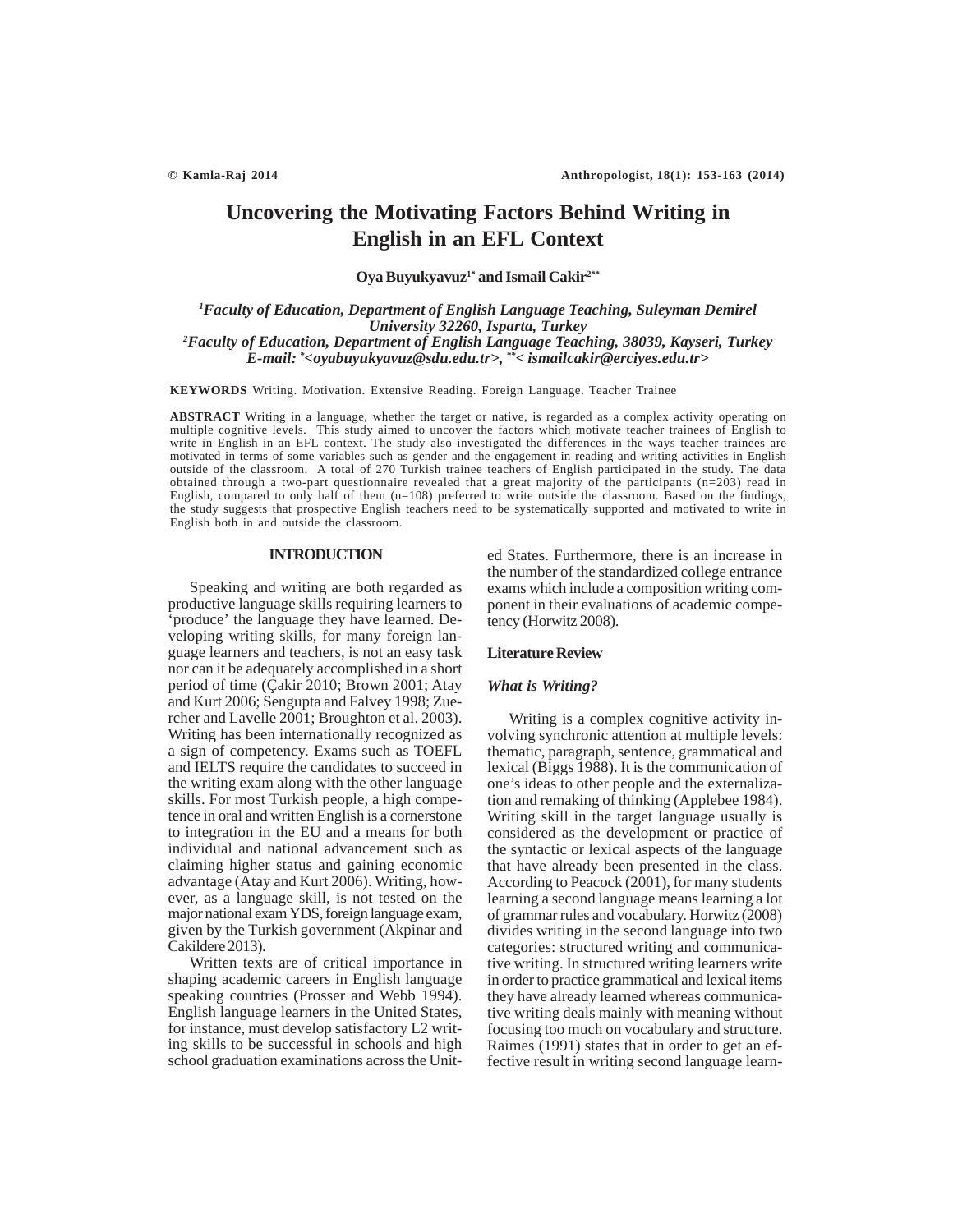ers need to learn how to be aware of and make use of the processes involved in their writing; how to develop and organize their ideas; and how to deal with language related concerns. Hedge (2008:302) notes that writing is the result of employing strategies to manage the composing process, that is, gradually developing a text. It involves a number of activities: setting goals, generating ideas, organizing information, selecting appropriate language, writing a draft, reading and reviewing it and revising and editing. It is a complex process which is neither easy nor spontaneous for many second language learners.

# *What Makes Writing Difficult?*

It is well documented in current literature, that as in L1, that writing in a second or foreign language is quite difficult to master for language learners at all levels from the beginning to advanced levels. Several studies have been conducted to check the difficulties and problems that foreign language learners face while writing in the target language. These studies prove that writing is not an easy endeavor to achieve for foreign language learners (Daud 2012; Kim and Kim 2005; Diab 2005; Busch 2010; Hisham 2008; Chen 2002; Erkan and Saban 2011).

The difficulty lies not only in generating and organizing ideas, but also in translating these ideas into readable text (Richards and Renandya 2002). From the foreign language learners' perspective, some of the prominent reasons for the inability in writing can be listed as follows: mechanical problems with the script of English; problems of accuracy of English grammar and lexis; problems relating the style of writing to the demands of a particular situation; and problems of developing ease and comfort in expressing what needs to be said (Braughton et al. 2003). Additionally, high expectations of foreign language teachers from the target language learners constitute the other important factor leading to inadequate writing (Widdowson 1983; Diab 2005; Atay and Kurt 2006).

Littlejohn (1990) attributes two basic roles to writing in foreign language teaching: a goal of language teaching and learning; and a mode of language teaching and learning, which is a means of developing the learner's general foreign language abilities. When there is a mismatch between the two roles, learners are somehow forced to write in a product-oriented process without expressing their own ideas in a meaningful way. Thus teachers and learners inevitably have a tendency to develop grammatical and lexical accuracy through writing.

In developing learners' writing skill, teachers have a crucial role which needs to be adequately fulfilled. Most of the teachers prioritize surfacelevel features of writing. That is, teachers have a tendency to focus on the teaching and practicing of grammatical rules in writing activities. With regard to this point, Zamel (1983) attests that teachers, unfortunately, view themselves primarily as language teachers, and they attend mostly to surface-level features of writing analyzing the written papers piece by piece from sentence to paragraph disregarding the whole unit of discourse. However, it should be kept in mind that successful writers do not just string sentences together in a grammatically-correct manner (Sengupta and Falvey 1998). According to Daud  $(2012:23)$  good writing is the reflection of good critical thinking which entails the ability to understand key concepts and ideas; distinguish the main ideas and arguments from the subordinate ones; judge their relevance and provide reasons; judge the credibility of sources of information; and be able to paraphrase them and later draw conclusions based on all the justifications made.

## *Writing at Higher Education*

Students enrolled higher education institutions also have many difficulties in developing competency in writing. Writing is an important communicative skill for students' success in university studies. Developing learners' writing skills in second and foreign language has been a major problem for both learners and teachers. In the first place, there is a mismatch between the expectations required by the institutions and the students (Belcher and Braine 1995; Jordan 1997; Grabe and Kaplan 1996; Zamel 1987; Khalil 2000). Particularly in language teacher education, it is assumed that student teachers only need the core courses such as linguistics and second language acquisition in order to become effective practitioners (Busch 2010). They, according to Busch (2010), as prospective teachers of English, are expected to have a good command of grammar and vocabulary in the target language in order to convey the messages either orally or in written.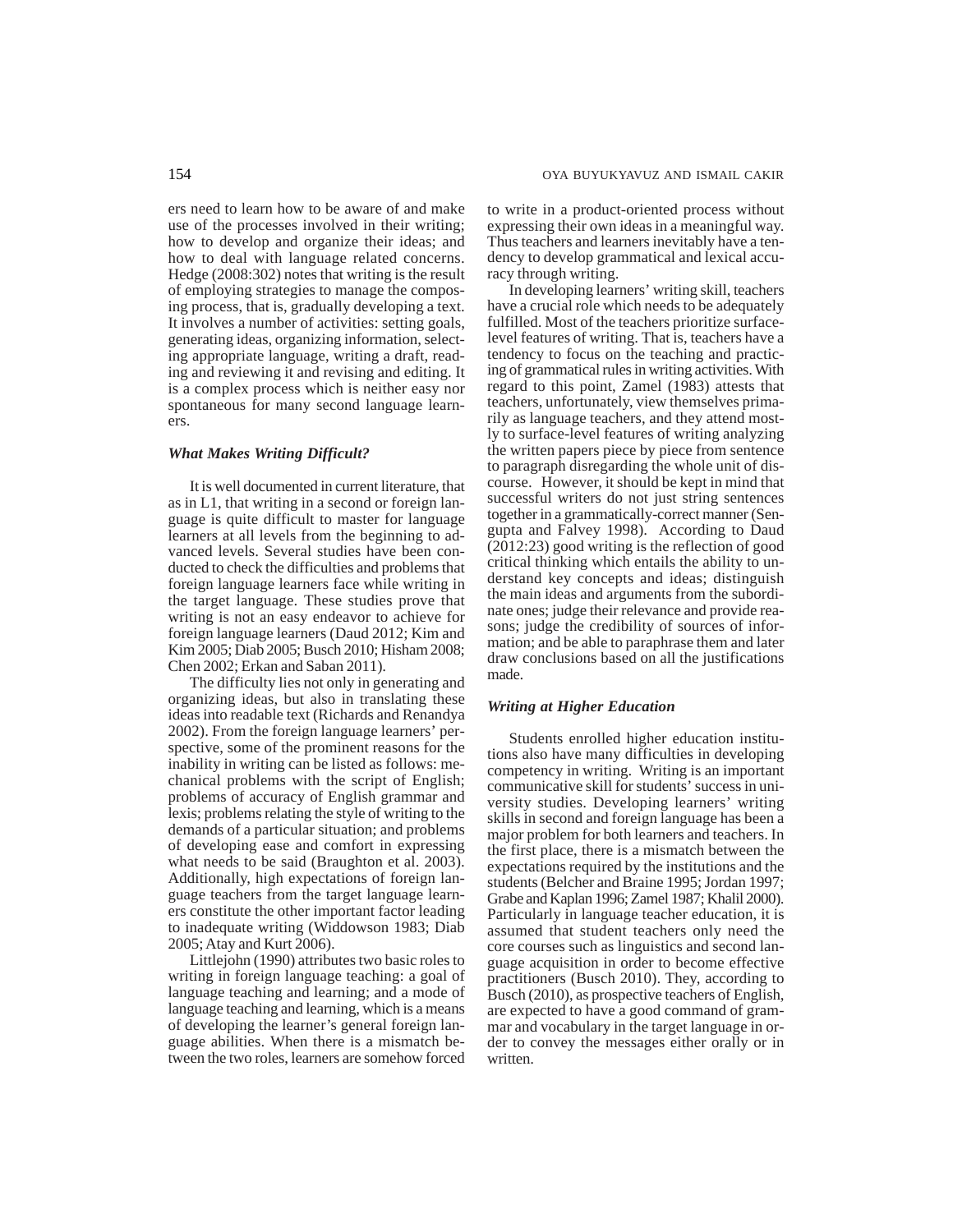## UNCOVERING THE MOTIVATING FACTORS BEHIND WRITING 155

In a case study highlighting the problems the student teachers encounter in developing English writing skills, Bilal et al. (2013) found that factors such as linguistic inefficiency and motivation negatively affect prospective teachers' writing ability. Atay and Kurt (2006) conducted a study with 85 Turkish prospective teachers of English and they suggested that student teachers need guidance, support and encouragement in order to become proficient writers.

## *Motivating Learners to Write*

As early as 1972, Gardner and Lambert identified two types of motivation; as instrumental and integrative. The purpose of the first is to get immediate or practical goals such as passing an exam, getting a better job etc., whereas the latter has the aim of achieving growth and cultural enrichment. In language learning, motivation is considered a key issue for learners to succeed (Dörnyei 1994; Dörnyei 2001a; Williams and Burden 1997). Motivation is a kind of internal drive which pushes someone to do things in order to achieve something (Harmer 2001: 51). Given that motivation is an important drive pushing learners to achieve there needs to be room for it in writing courses. That is, foreign language learners need to be motivated enough to write in the target language.

Brown (2001) defines motivation along the continuum of success and failure of any complex issue. With regard to the motivation, researchers emphasize that in order for humans to accomplish stated goals, they need to be energized, channeled, and sustained in order to attain the required success (Steers and Porter 1991; Dörnyei 2001b). To this end, it can be said that motivation is a key element which needs to be placed among the first items of teachers' 'to achieve list'. However, it should be noted that the ways in which students are motivated show differences even in a small-size classroom. Only a teacher who is knowledgeable about the ways his students are motivated can design effective lessons.

The primary goal of this study was to uncover the factors which motivate Turkish sophomore teacher trainees of English to write in English. The research also investigates the differences in the types of motivation in terms of gender, the type of high school graduated from and the involvement in reading and writing activities outside the classroom. In order to fulfill the aims of the study the following research questions were set:

- 1. Who are the Turkish sophomore teacher trainees of English in terms of gender and the type of high school graduated from?
- 2. Do Turkish teacher trainees of English read English outside the classroom? If yes, what do they read most?
- 3. Do Turkish teacher trainees of English write in English outside the classroom? If yes, what do they write most?
- 4. What are differences in the ways how Turkish sophomore teacher trainees of English are motivated in terms of gender, the state of being a reader and writer in English outside the classroom and the type of high school graduated from?

## **MATERIAL AND METHODS**

#### **Research Group**

The sample for the study was randomly drawn from four different English language teacher preparation departments housed in the Schools of Education at four state universities. By the time the data were collected, the participants were about to finish the second semester of the 2012- 2013 academic year. That is, as sophomores, the participants already had the 'advanced reading and writing course' in the first and the second semester as a required course in the curriculum of all English language teaching (ELT henceforth) departments at state and private universities in Turkey. A total of 270 sophomore student teachers enrolled in English language teaching departments participated in the study. The research group of this study is composed of 77 male (28.8 %) and 190 female (71.2 %) students. The ages of the subjects ranged from 18 to 22. The graduates of the regular high schools (RHS) made up 10.7 % (n=28) of the sample; those from Anatolian High Schools (AHS) were 38.7 % (n=101); and the number of the participants from Anatolian Teacher Training High Schools (ATTHS) was 119 (45.6 %); and 13 % (n=5) of the students graduated from private high schools (Table 1).

## **Data Collection**

In order to collect data for the current study, survey method was utilized. The questionnaire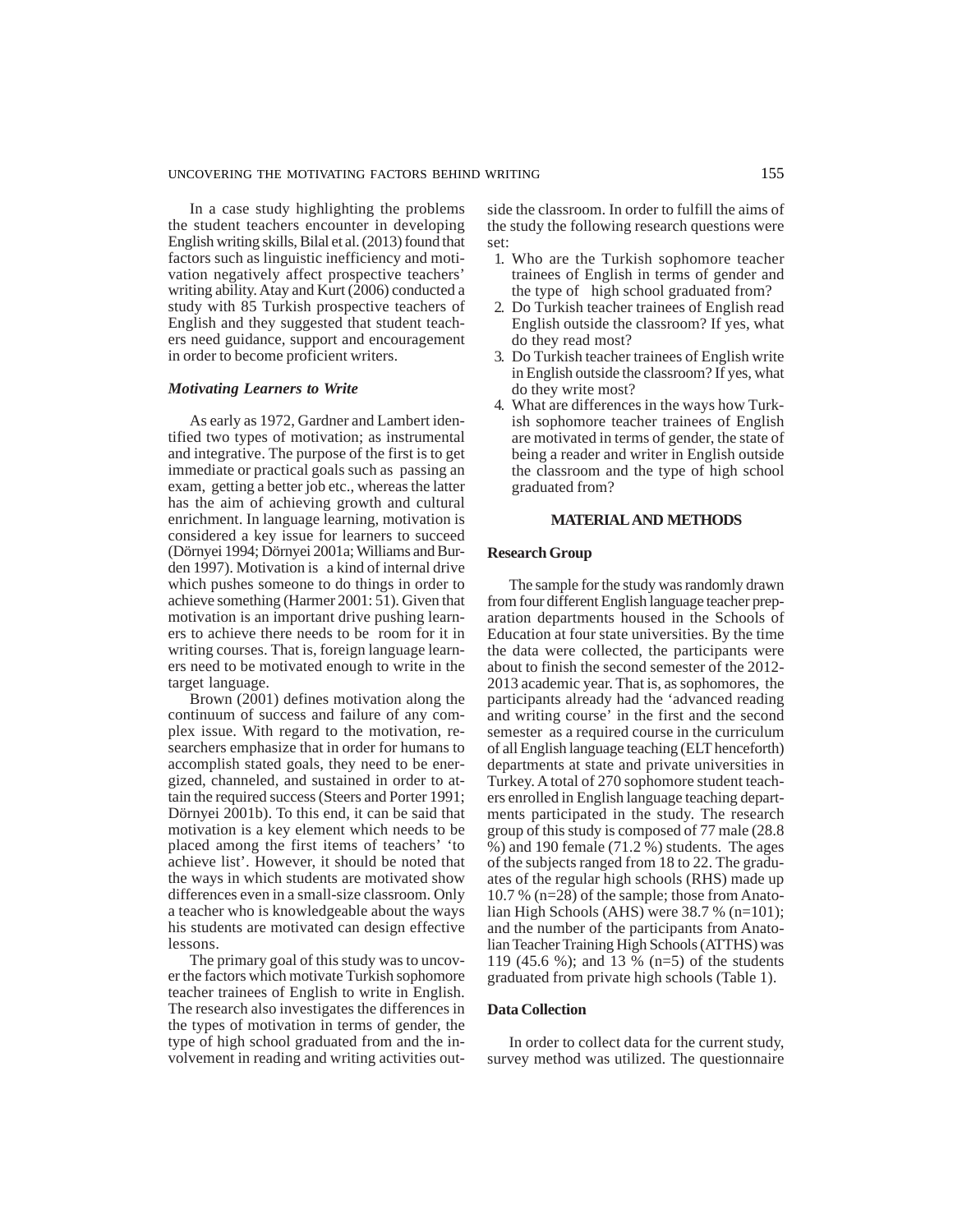| Variables                | Sub-variables                           | <i>Frequency</i> ( <i>f</i> ) | Percentage $(\% )$ |  |  |
|--------------------------|-----------------------------------------|-------------------------------|--------------------|--|--|
| Gender                   | Male                                    | 77                            | 28.8               |  |  |
|                          | Female                                  | 190                           | 71.2               |  |  |
| <i>Schools Graduated</i> | Anatolian high schools                  | 101                           | 38.7               |  |  |
|                          | Anatolian teacher training high schools | 119                           | 45.6               |  |  |
|                          | Regular high schools                    | 28                            | 10.7               |  |  |
|                          | Private high schools                    | 13                            | 5.0                |  |  |

**Table 1: Demographics about the participants**

*Missing values:* Gender 3; School Graduates 9

was developed by the researchers and it included two parts. In the first part four major questions were asked to elicit information regarding gender, the type of high school graduated from, and whether the sophomore teacher trainees of English read and write in English outside of the classroom. Based on their responses to these questions, the participants were asked to specify what they read and write most. In the second part of the questionnaire, the participants were asked to complete the sentence '*I feel more motivated to write when…*'

## **Data Collection Method**

The questionnaires were sent to the teacher educators who taught the advanced reading and writing course at four state universities by the end of the 2012-2013 academic year second semester more specifically, before the final exams started. The educators were provided with necessary instructions, that is, if the participants provided a positive answer as to whether they read or write in English outside of the classroom they would specify the source of what they read most and write most.

#### **Statistical Analysis**

The data collected from the questionnaires was computed by using SPPS 17. Descriptive statistics was used to analyze the demographic information included in the first part of the questionnaire. In analyzing the second, third and fourth questions, content analysis technique was used. Content analysis has been defined by Cooper and Schindler (2003) as the way of figuring out the significance of certain words and concepts within a survey. Therefore, in this study, in order to identify the differences in the ways the participants were motivated most to write in terms of gender, type of high school graduated from, the state of being involved in reading and writing activities outside the classroom, Chisquare  $(\chi^2)$  was used. Frequency and percentages were used to display the following characteristics regarding the participants: gender, type of high schools the participants graduated from, and the frequency of reading and writing in English outside the classroom. Missing values were excluded from the analysis. The level of significance was set at  $p < 0.05$ .

#### **RESULTS AND DISCUSSION**

## **Research Question 2: Reading Outside the Class**

The second question asked the participants whether they read English outside of the classroom. As indicated in Table 2 participants, to a great extent, (75.7 %) read in English outside the classroom. On the other hand, it is seen that writing outside the classroom (40.4 %) is lower than reading in English.

**Table 2: Reading and writing in English outside the classroom**

| Variables                | Sub-variables |     | $\%$ |
|--------------------------|---------------|-----|------|
| Reading in English       | Yes           | 203 | 75.7 |
| outside the<br>Classroom | Nο            | 65  | 24.3 |
| Writing in English       | Yes           | 108 | 40.4 |
| outside the<br>Classroom | Nο            | 159 | 59.6 |

*Missing values:* Reading English outside the Classroom 2; Writing English outside the Classroom 3

To further understand what kinds of materials the participants read most and what types of writing activities they are most involved writing in they were requested to specify them. Out of 270 participants 196 participants provided a positive response to the question and specified the materials. Seventy-four 74 students stated that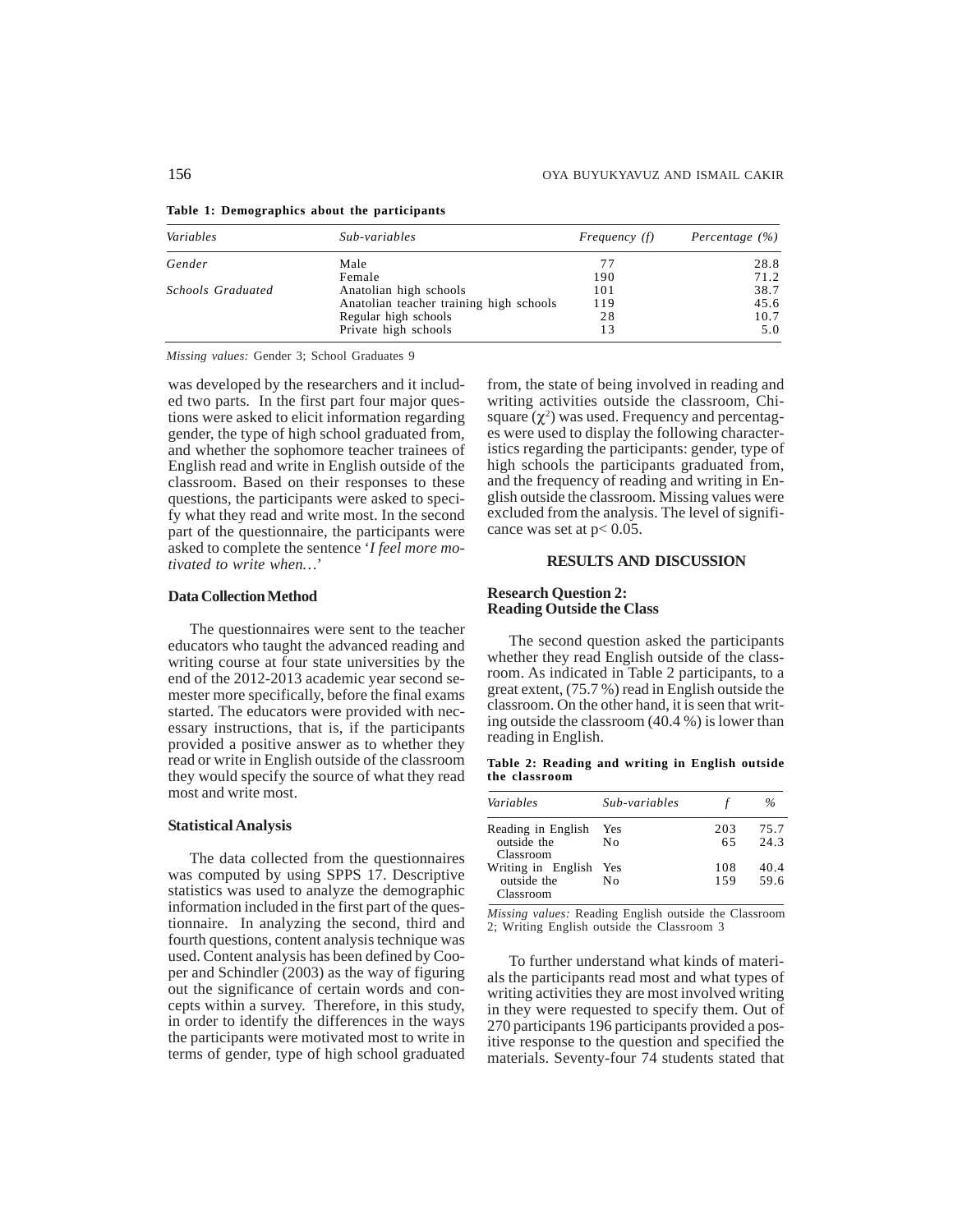they were not engaged in reading outside the classroom. The checked but not specified responses were excluded from the analysis.

**Table 3: Distribution of the types of reading**

| Types of reading               |     |      |
|--------------------------------|-----|------|
| Online Newspapers/News         | 65  | 33   |
| Novels/Short stories           | 43  | 2.2. |
| Assigned topics/presentations/ | 41  | 21   |
| Essays/ papers                 |     |      |
| Magazines                      |     |      |
| <b>Blogs</b>                   | 3   |      |
| Total                          | 196 | 100  |

As the Table 3 depicts, the participants prefer to read extracurricular reading materials such as novels, short stories, online newspapers, news, magazines, blogs, and assigned topics. 65 of the participants, who positively responded to this question, specified that they read only newspapers and news. 22 % of them read novels/short stories in English outside of the class. When they are assigned to complete a task by their teachers, they (n=41) state that they read outside the classroom.

#### **Research Question 3: Writing Outside the Class**

The second question asked the respondents whether they are engaged in English writing activities and if they are what they write most. As the results indicated in Table 2, a total of 159 (59.6%) respondents state that they do not write anything in English outside the classroom. In contrast, 75.7 % of the Turkish student teachers of English read in English as extracurricular activities outside the classroom. In other words, foreign language learners mostly prefer reading to writing as it most probably does not require them to struggle to immediately produce anything. Out of 270 participants a total of 108 responded to the question as to what type of writing activity they are engaged most outside the classroom (Table 4).

**Table 4: Distribution of types of writing**

| Types of reading           |     | $\%$ |
|----------------------------|-----|------|
| E-mail exchanges           | 44  | 41   |
| Keeping a diary in English | 2.1 | 19   |
| Chatting with foreigners   | 31  | 29   |
| Essay writing              | 12  | 11   |
| Total                      | 108 | 100  |

In comparison to reading in English outside the classroom, the participants are not so willing to write outside the class. The types of the activities specified by 108 respondents varied from email exchanges to chatting texting on the net/or mobile phones. The results clearly depict that the participants, referred to as the net generation (Hockly 2011), mostly tend to use digital technology such as internet (e-mail exchanges: n=44) and mobile phones (chatting with foreigners: n=31) as writing activities.

## **Research Question 4: Motivating Factors for Writing**

The third research question, which was established in an open-ended format, was designed to uncover the ideas of the participants about the factors that motivate them to write in English. The learners were requested to complete the open ended statement *"I feel more motivated to write when…"* The responses given to this open ended statement were analyzed by using content analysis. The significant ones that were repeated by the participants were categorized in 14 statements. The differences in the ways students are motivated in terms of gender, the state of being involved in reading and writing activities outside the classroom, and the type of high schools were displayed in Tables 5, 6 and 7, respectively. The factors that were elicited from the survey were ranked from the most to the least repeated expressions in Table 5.

# **Factors Motivating the Learners to Write in English and Comparison by Gender**

As the results indicated in Table 5, 41.5 % of the participants are motivated most when the subject is attractive. More specifically, 45.5 % of the male respondents are more motivated than their female counterparts when the subject is more attractive. That is, the topic for a writing assignment is more important to males than to females. It is true that learners generally prefer to have a flexible syllabus, rather than being dependent on a set syllabus. The second most frequently repeated statement (n=30) reveals that learners expect to be motivated in the writing lesson by the teacher. They also believe that they  $(n=13)$ would be more motivated when they are given sample writing examples. That is to say, guided or controlled writing activities could be benefi-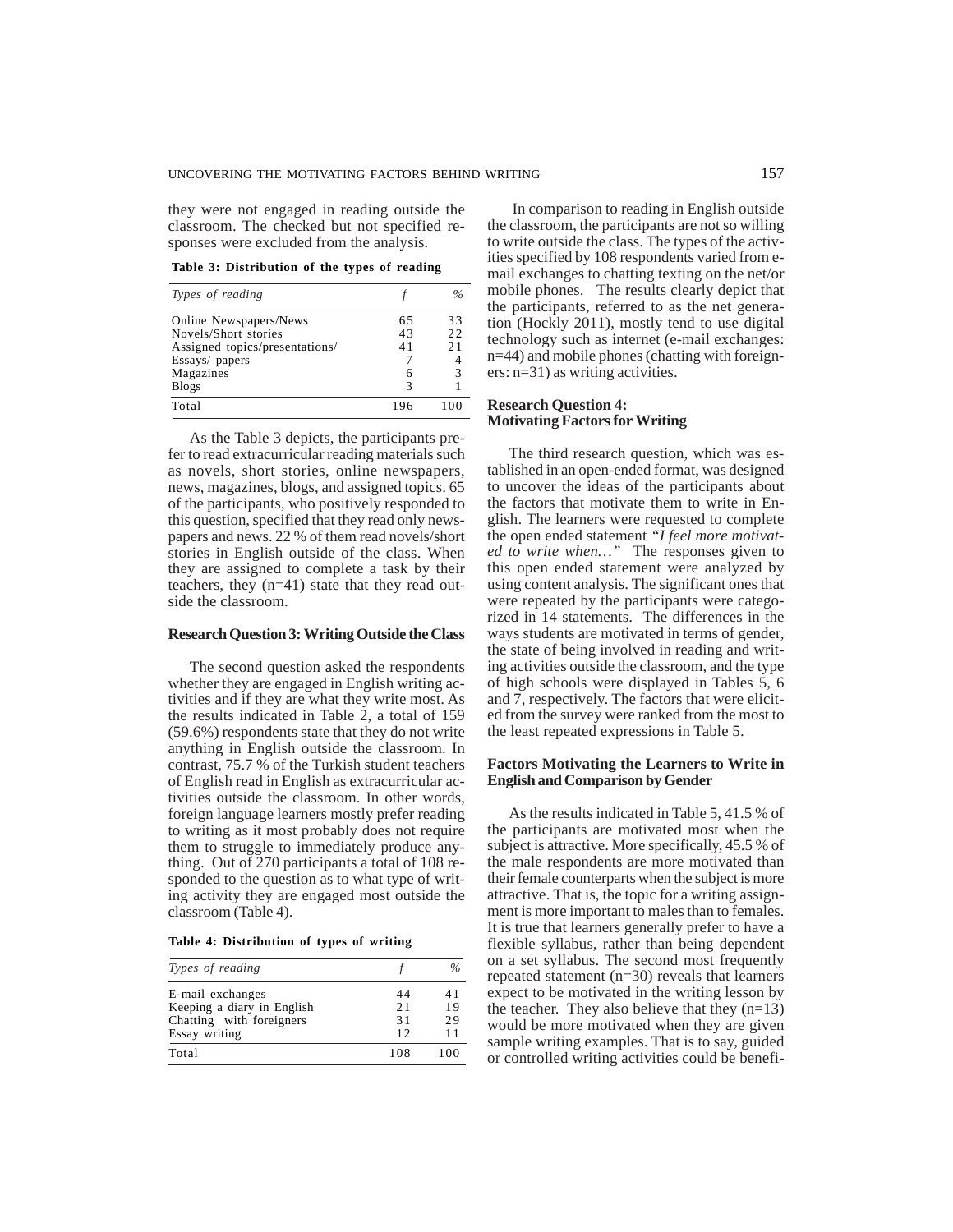|  | Table 5: Distribution of the factors motivating the learners to write in English lesson (A), and |  |  |  |  |  |  |
|--|--------------------------------------------------------------------------------------------------|--|--|--|--|--|--|
|  | comparison of the motivating factors by gender $(B)$                                             |  |  |  |  |  |  |

| Factors motivating the learnersto write in<br>English Lesson (A)                  | Comparison of the motivating<br>factors by gender $(B)$ |      |               |                |                |                |  |  |
|-----------------------------------------------------------------------------------|---------------------------------------------------------|------|---------------|----------------|----------------|----------------|--|--|
| <b>Statement</b>                                                                  | $\mathbf{f}$                                            | $\%$ | D.S           | Male           | Female         | Total          |  |  |
| I feel more motivated to write when the subject is                                | 88                                                      | 41.5 | $\mathbf f$   | 21             | 67             | 88             |  |  |
| attractive/the one I know/the one I prefer.                                       |                                                         |      | $\%$          | 32.8           | 45.3           | 41.5           |  |  |
| I feel more motivated to write when the teacher                                   | 30                                                      | 14.2 | $\mathbf{f}$  | 10             | 20             | 30             |  |  |
| motivates.                                                                        |                                                         |      | $\frac{0}{0}$ | 15.6           | 13.5           | 14.2           |  |  |
| I feel more motivated to write when the teacher                                   | 19                                                      | 9.0  | f             | 9              | 10             | 19             |  |  |
| provides samples.                                                                 |                                                         |      | %             | 14.1           | 6.8            | 9.0            |  |  |
| I feel more motivated to write when I do free writing.                            | 13                                                      | 6.1  | f             | $\overline{4}$ | 9              | 13             |  |  |
|                                                                                   |                                                         |      | %             | 6.3            | 6.1            | 6.1            |  |  |
| I feel more motivated to write when I am provided                                 | 12                                                      | 5.7  | f             | 1              | 11             | 12             |  |  |
| with opportunities to practice.                                                   |                                                         |      | $\frac{0}{0}$ | 1.6            | 7.4            | 5.7            |  |  |
| I feel more motivated to write when a subject is                                  | 12                                                      | 5.7  | f<br>$\%$     | 3<br>4.7       | 9<br>6.1       | 12<br>5.7      |  |  |
| discussed orally in the lesson<br>I feel more motivated to write when the teacher | 9                                                       | 4.2  | $\mathbf f$   |                |                | 9              |  |  |
| gives feedback.                                                                   |                                                         |      | $\%$          | 3<br>4.7       | 6<br>4.1       | 4.2            |  |  |
| I feel more motivated to write when I complete the                                | 6                                                       | 2.8  | f             | $\overline{c}$ | $\overline{4}$ | 6              |  |  |
| writing assignments before the lesson.                                            |                                                         |      | $\%$          | 3.1            | 2.7            | 2.8            |  |  |
| I feel more motivated to write when I am not stressful.                           | 5                                                       | 2.4  | $\mathbf f$   | 3              | 2              | 5              |  |  |
|                                                                                   |                                                         |      | $\%$          | 4.7            | 1.4            | 2.4            |  |  |
| I feel more motivated to write when the lesson is                                 | 5                                                       | 2.4  | f             | 3              | $\overline{2}$ | 5              |  |  |
| well-organized.                                                                   |                                                         |      | $\%$          | 4.7            | 1.4            | 2.4            |  |  |
| I feel more motivated to write when I get a high grade.                           | 5                                                       | 2.4  | f             | 1              | $\overline{4}$ | 5              |  |  |
|                                                                                   |                                                         |      | $\%$          | 1.6            | 2.7            | 2.4            |  |  |
| I feel more motivated to write when I work in groups.                             | 4                                                       | 1.9  | f             | 3              | 1              | $\overline{4}$ |  |  |
|                                                                                   |                                                         |      | $\%$          | 4.7            | .7             | 1.9            |  |  |
| I feel more motivated to write when we share by                                   | 2                                                       | .9   | f             | $\Omega$       | $\overline{2}$ | $\overline{2}$ |  |  |
| reading what we have written with our classmates.                                 |                                                         |      | $\%$          | $\cdot$        | 1.4            | .9             |  |  |
| I feel more motivated to write when the lesson is                                 | 2                                                       | 1.0  | $\mathsf{f}$  | 1              | 1              | 1              |  |  |
| in the morning.                                                                   |                                                         |      | %             | 1.6            | .7             | 1.0            |  |  |
| Total                                                                             | 212                                                     | 100  |               |                |                |                |  |  |

 $\div^2$ =19.302; P=.154; DS =Descriptive Statistics

cial for learners to draw their attention to the writing course. Being knowledgeable about the topic (item 6), and practicing enough in writing (item 7) are the other important factors that motivate learners. The least expressed items that can arouse motivation in writing are working in groups (n=4); presenting the written product to the class  $(n=2)$ ; and the time when the lesson is scheduled (n=2).

*When the subject is attractive/the one that participant knows/the one that participant prefers* 32.8% of male participants and 45.3% of female participants are motivated more in the lesson. When the teacher gives an example 14.1% of male participants and 6.8% of female participants; and *when the teacher motivates* 15.6% of male participants and 13.5% of female participants think that they are more motivated in the lesson. The factors which affect the motivation in class differ according to female and male participants. However, generally there is not a significant discrepancy between the affecting factors of motivation of female and male participants (p>0.05).

# **The Differences in the Ways the Respondents are Motivated in Terms of Their Being Involved in Reading and Writing Outside the Classroom**

Reading and writing outside the classroom is beneficial for foreign language learners in many respects (Day and Bramford 1998; Nation 1997). When foreign language learners are engaged in writing activities outside of the classroom, learners become more engaged and they are more likely to take part in the classroom activities. Particularly, extensive reading activities that are conducted for pleasure outside of the classroom have many benefits for the learners (Renandya 2007). When writing in English many students struggle with finding appropriate vocabulary, ideas,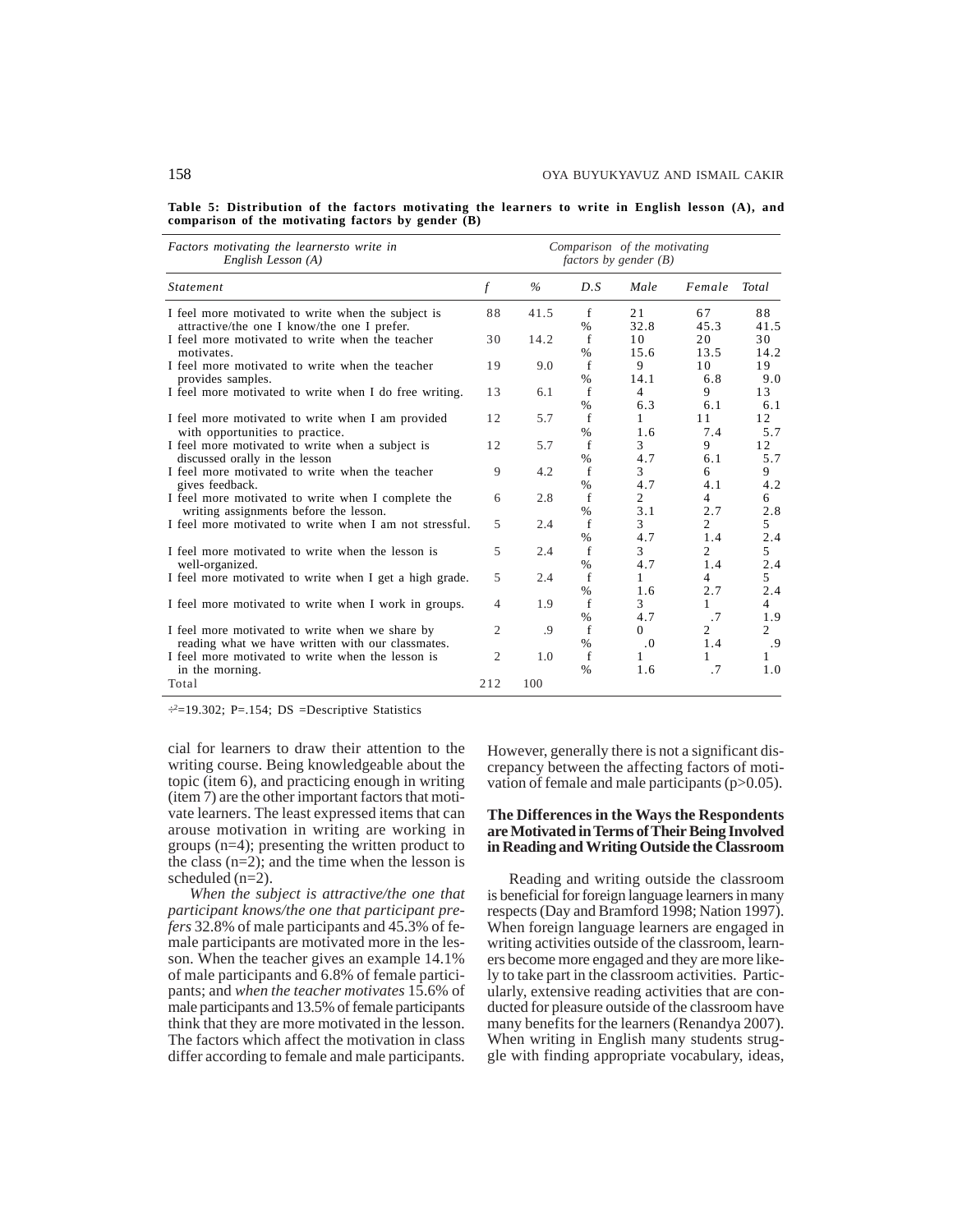expressions etc. To alleviate this problem, learners need to be lexically, structurally and pragmatically competent. These can be attained through extensive reading and writing. In the research, participants were asked if they ever read or write anything in English outside of the classroom to supplement their writing classes. 203 of the respondents stated that they usually read whereas 159 of them provided negative response to this question (see Table 2). The factors that motivate the participants to write were revealed in terms of reading and writing outside classroom variables in Table 4. The readers and non-readers, and the ones writing and not writing were also compared using the descriptive statistics.

*'When the subject is attractive/the one I know/the one I prefer'* factor motivates the 44 % of the respondents who are engaged in some type of reading activity outside the classroom and 34 % of the non-readers. In addition, *when the teacher motivates*, 15 % of the readers and 10.6 % of the non-readers are more motivated to write. The other important factors which affect the motivation of the non-reader participants are as follows; *teacher's giving feedback* (12.8%), increased number of writing practice (10.6 %), and *student's freedom* (10.6 %). The students who are involved in some type of reading activity state that they are motivated *when the lesson is well-structured* (44 %). That is, those who read outside the classroom are more interested in the delivery of the lesson. These factors are not affecting the readers of English outside the lesson. These factors which affect the participants' motivation in a class differ statistically according to the situation of reading in English outside the lesson ( $p<0.05$ ).

**Table 6: Factors motivating the participants to write in the lesson according to reading and writing in English outside the classroom**

| Factors                                                   | D.S           |                                   | Reading outside the classroom |                | Writing outside the classroom   |                             |                |  |
|-----------------------------------------------------------|---------------|-----------------------------------|-------------------------------|----------------|---------------------------------|-----------------------------|----------------|--|
|                                                           |               | Reader                            | $Non-$<br>reader              | Total          | Writer<br>writer                | $Non-$<br>writer            | Total          |  |
| I feel more motivated when I                              | f             | 8                                 | 5                             | 13             | 5                               | 8                           | 13             |  |
| do free writing.                                          | $\%$          | 4.8                               | 10.6                          | 6.1            | 5.7                             | 6.4                         | 6.1            |  |
| I feel more motivated when I                              | f             | 4                                 | 1                             | 5              | 1                               | 4                           | 5              |  |
| am not stressful.                                         | $\%$          | 2.4                               | 2.1                           | 2.3            | 1.1                             | 3.2                         | 2.3            |  |
| I feel more motivated when the                            | $\mathbf f$   | 4                                 | 1                             | 5              | $\mathbf{1}$                    | $\Omega$                    | 1              |  |
| lesson is in the morning.                                 | $\%$          | 2.4                               | 2.1                           | 2.3            | 1.1                             | $\cdot$ <sup>0</sup>        | .5             |  |
| I feel more motivated when the                            | f             | 73                                | 16                            | 89             | $\overline{4}$                  | 1                           | 5              |  |
| lesson is well-organized.                                 | $\%$          | 44.0                              | 34.0                          | 41.8           | 4.5                             | .8                          | 2.3            |  |
| I feel more motivated when the                            | f             | 15                                | $\overline{4}$                | 19             | 43                              | 46                          | 89             |  |
| subject is attractive/the one I<br>know/the one I prefer. | $\%$          | 9.0                               | 8.5                           | 8.9            | 48.9                            | 36.8                        | 41.8           |  |
| I feel more motivated when the                            | f             | 25                                | 5                             | 30             | 8                               | 11                          | 19             |  |
| teacher provides samples.                                 | $\%$          | 15.1                              | 10.6                          | 14.1           | 9.1                             | 8.8                         | 8.9            |  |
| I feel more motivated when the                            | f             | 8                                 | 5                             | 13             | 14                              | 16                          | 30             |  |
| teacher motivates.                                        | $\%$          | 4.8                               | 10.6                          | 6.1            | 15.9                            | 12.8                        | 14.1           |  |
| I feel more motivated when I am                           | $\mathbf f$   | $\overline{c}$                    | $\Omega$                      | $\overline{c}$ | 1                               | 11                          | 12             |  |
| provided with opportunities to practice. %                |               | 1.2                               | $\cdot$ <sup>0</sup>          | .9             | 1.1                             | 8.8                         | 5.6            |  |
| I feel more motivated when we                             |               |                                   |                               |                |                                 |                             |                |  |
| share by reading what we have                             | f             | 3                                 | 1                             | $\overline{4}$ | $\mathbf{0}$                    | 2                           | $\overline{c}$ |  |
| written with our classmates.                              | $\%$          | 1.8                               | 2.1                           | 1.9            | .0                              | 1.6                         | .9             |  |
| I feel more motivated when we                             | f             | 6                                 | $\Omega$                      | 6              | 1                               | 3                           | $\overline{4}$ |  |
| work in groups.                                           | $\%$          | 3.6                               | $\Omega$                      | 2.8            | 1.1                             | 2.4                         | 1.9            |  |
| I feel more motivated when I                              |               |                                   |                               |                |                                 |                             |                |  |
| complete writing assignments                              | f             | $\Omega$                          | 1                             | 1              | 3                               | 3                           | 6              |  |
| before the lesson.                                        | $\%$          | .0                                | 2.1                           | .5             | 3.4                             | 2.4                         | 2.8            |  |
| I feel more motivated when a                              | f             | 5                                 | $\Omega$                      | 5              | 3                               | 9                           | 12             |  |
| subject is discussed orally in<br>the lesson.             | $\%$          | 3.0                               | $\Omega$                      | 2.3            | 3.4                             | 7.2                         | 5.6            |  |
| I feel more motivated when                                | $\mathbf f$   | 3                                 | 6                             | 9              | 3                               | 2                           | 5              |  |
| I get a high grade.                                       | $\frac{0}{0}$ | 1.8<br>$\div 223.321$ ; P=.038;   | 12.8                          | 4.2            | 3.4<br>$-2$ = 21.190; P = .097; | 1.6                         | 2.3            |  |
|                                                           |               | <b>DS=</b> Descriptive Statistics |                               |                |                                 | D.S= Descriptive Statistics |                |  |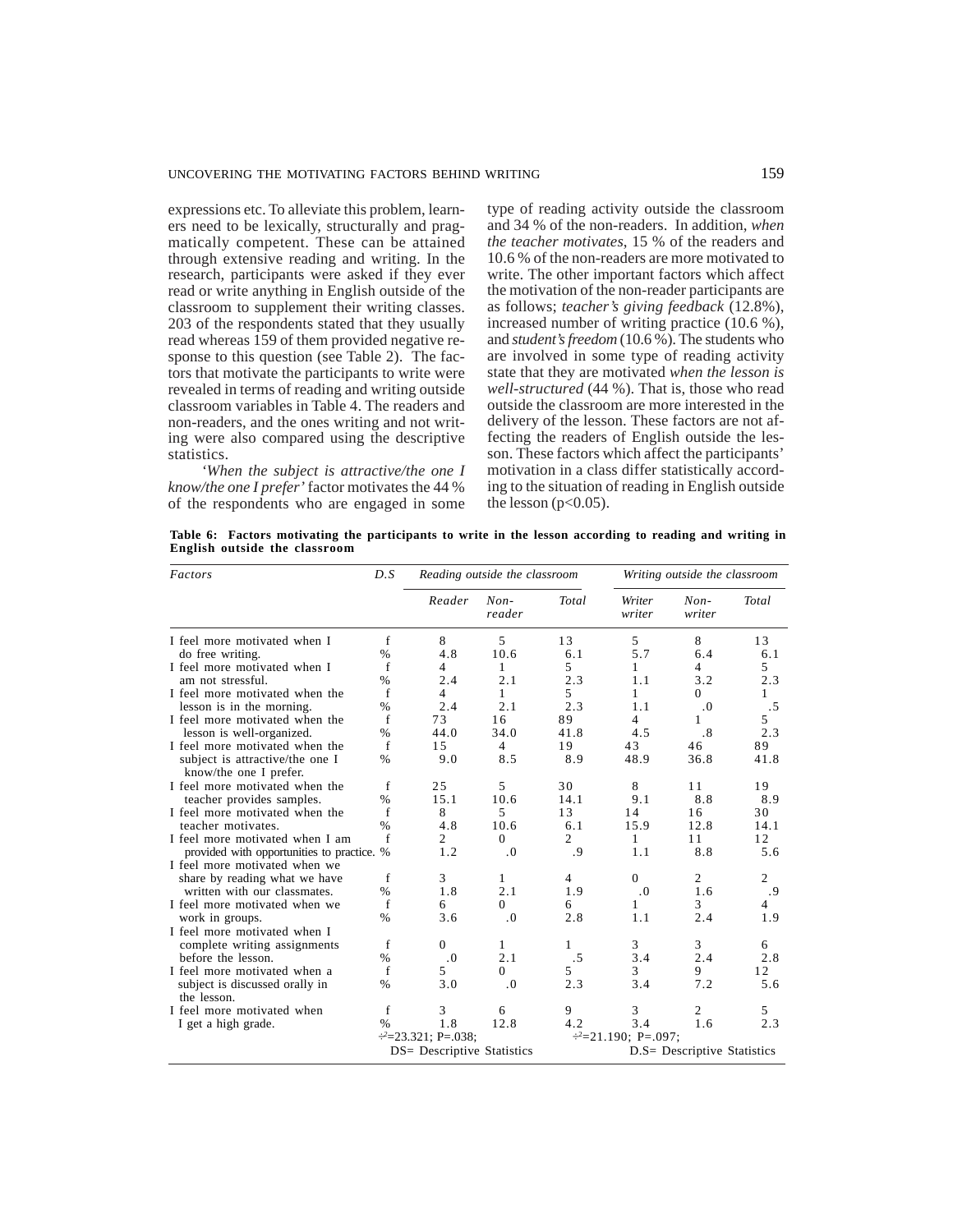Nearly half of the participants who write in English outside the classroom (48.9%) and 36.8 % of the participants who do not write in English outside the classroom are more motivated *when the subject is attractive/the one they know/the one they prefer*. 15.9 % of the participants who write in English outside the classroom and 12.8 % of the participants who do not write in English outside the classroom are more motivated *when the teacher motivates*. The strength of these factors that motivate students towards the lesson differs according to participants who write and who do not write outside the classroom. However, there is not a statistically significant relationship between these factors and motivation  $(p>0.05)$ .

# **The Differences in the Ways the Respondents Are Motivated in Terms of the Type of High School Graduated**

The participants were required to specify the high schools they graduated from before enrolling in the ELT department. There are four different types of high schools represented in the study. In Turkey, Regular High School students have a general curriculum, including courses such as math, science, social studies and language. In these schools, students are not required to receive intensive instruction on English whereas in Anatolian High Schools there there is an emphasis on learning English language. The third type, which is called Anatolian Teacher Training High school, is specifically established for those who want to become teachers in the future. The graduates of the Teacher Training High Schools have priority over other graduates in placement in the Schools of Education which produce teachers of different majors in Turkey. Private high schools emphasize English language learning much more than the other three types of schools. The schools also differ from each other in terms of giving importance to foreign language learning. Regular high schools normally do not encourage students to learn a foreign language as much as the Anatolian Teacher High Schools or Anatolian High Schools. The number of the participants from the four types of schools participants is as follows: Anatolian High Schools (AHS) 101; Anatolian Teacher Training High Schools (ATTHS) 119; Regular High Schools (RHS) 28; Private High Schools (PHS) 13.

As Table 7 indicates the most effective factor for the participants, who graduated from AHS (37.3%), ATTHS (50.5%), and RHS (32.0%), is *'when the subject is attractive/the one I know/ the one I prefer'*. The result proves that the topics to be studied in the classroom need to be in line with the learners' interests. On the other hand, the students who graduated from PHS (50%) are motivated most *'when the teacher provides samples'*. Additionally, for those who graduated from the RHS, teacher motivation and giving samples are motivation to write. Also, the expression of *'when the teacher motivates'* is another important motivation factor for the students graduated from AHS. ATTHS, and RHS. The factors that motivate students to write differ according to the type of school graduated  $(p<0.05)$ .

The types of high schools that the participants attended and the most frequently selected five factors as expressed by them were displayed in Table 7. The data obtained through the content analysis were grouped and classified as follows: (A) Attractive topic *(I feel more motivated when the subject is attractive/the one I know/ the one I prefer.);* (B) Teacher's motivation (*I feel more motivated when the teacher motivates.);* (C) Doing Free Writing (*I feel more motivated when I do free writing.);* (D) More practice (*I feel more motivated when I am provided with opportunities to practice.);* (E) Controlled

**Table 7: Most frequently specified five motivation factors by comparison the schools graduated**

| AHS  |    |      | <b>ATTHS</b> |    |               |      | <b>RHS</b> |      | <b>PHS</b> |   |      |
|------|----|------|--------------|----|---------------|------|------------|------|------------|---|------|
| Code |    | $\%$ | Code         |    | $\frac{0}{0}$ | Code |            | $\%$ | Code       |   | $\%$ |
| А    | 28 | 37.3 | A            | 50 | 50.5          | А    | 8          | 32.0 | E          | 6 | 50.0 |
| B    | 25 | 17.3 | B            | 13 | 13.1          | E    |            | 20.0 | А          |   | 8.3  |
| C    |    | 12.0 | F            |    | 7.1           | B    | 3          | 12.0 | B          |   | 8.3  |
| D    |    | 6.7  | G            |    | 5.1           |      | 3          | 12.0 |            |   | 8.3  |
| E    |    | 6.7  | D            |    | 5.1           | F    | 2          | 8.0  | Е          |   | 8.3  |

X2=76.605; P=. 001; D.S= Descriptive Statistics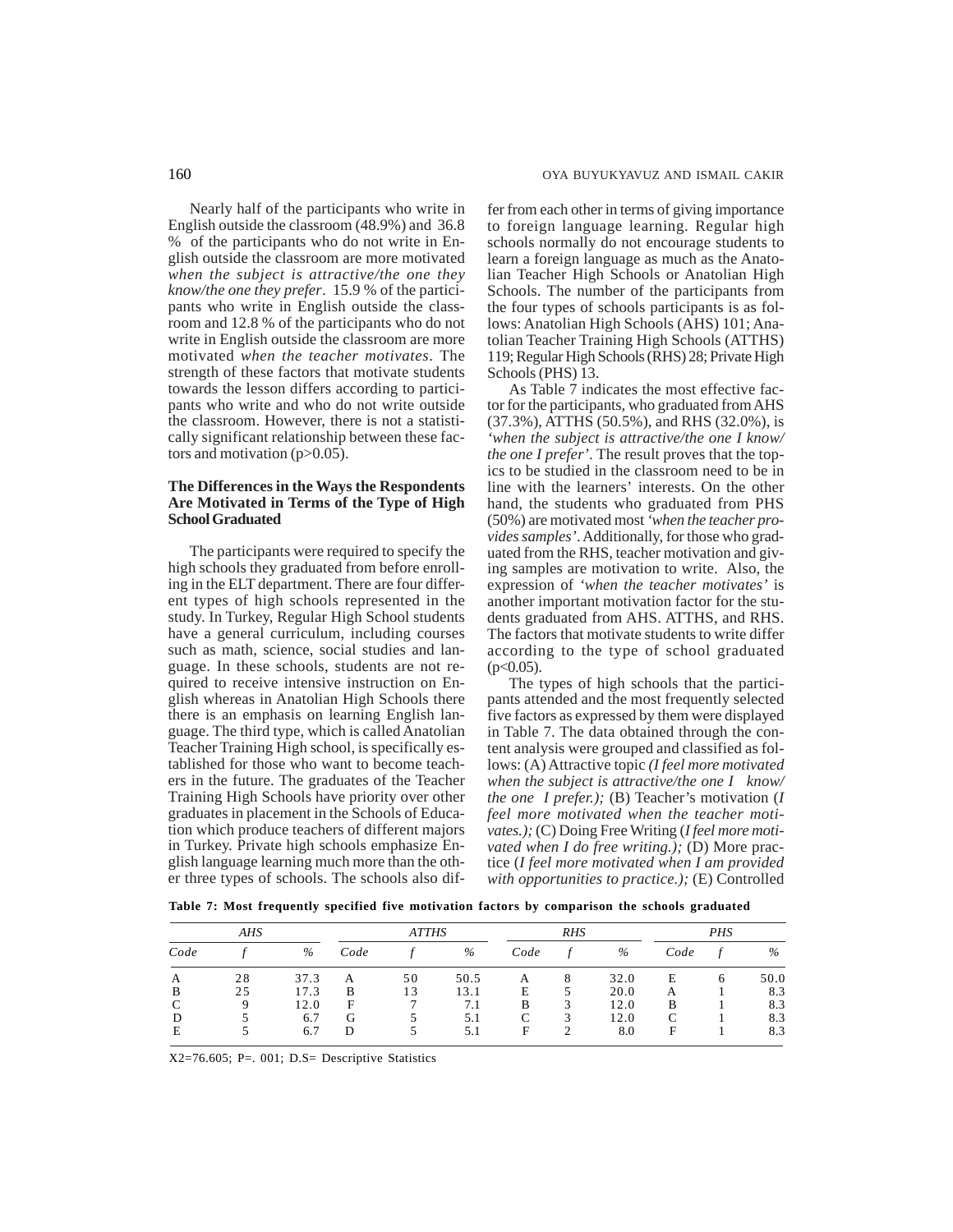Writing *(I feel more motivated when the teacher provides samples*. (F) Discussed topic (*I feel more motivated when a subject is discussed orally in the lesson/I understand the subject*.*)*; (G) Feedback (*I feel more motivated when I get a high grade).*

## **CONCLUSION**

The present study primarily investigated as to how Turkish sophomore teacher trainees of English are most motivated to write in English. 270 participants from four different state universities in different regions of Turkey took part in this research. By the time the data were collected the sophomore student teachers were about to finish the second semester of the 2012-2013 academic year. The respondents were all enrolled in the ELT departments and took advanced English reading and writing, a required course, in the curriculum of all ELT departments in Turkey. The Council of Higher Education is the only decision-maker for higher education institutions in terms of the required (core) courses and their contents. They set the topics which need to be covered in the course. Teacher educators, however, are free to choose the textbook(s) and the other teaching materials to follow to meet the requirements set by the Council of Higher Education. The researchers were also based in two different ELT departments and instructed this course for several academic years. The problems related to the writing component of the course were evident and the researchers agreed that there was a call for an empirical study to investigate how the student teachers would be motivated to write in English. The advanced English reading and writing course, one of the required courses integrated in the sophomore year of English language teaching department in two semesters of 14-week duration each, is taught three contact hours per week.

As mentioned earlier in the paper, motivation in itself stands as a major factor directly affecting achievement. To the best of the researchers' knowledge there is no study investigating the types of motivation in relation to gender, the state of being involved in reading and writing activities and the type of high school graduated from. The significant factor that can be regarded as an obstacle can be stated as a lack of motivation. Furthermore, it was also noted that the participants needed to be motivated through extensive reading activities outside of the class. For that reason, the paper researched the extracurricular reading and writing activities that the participants prefer.

When asked to present their views about the motivational factors for the writing class, participants' opinions varied. The results show that 41.5 % (n=88) participants are motivated to write when the topic is attractive and one with which they are familiar. According to this finding, what should not be done in writing class is to require the learners to write the topic dictated by the teacher. Instead, students should be offered various alternatives and freedom of choice in writing. As mentioned earlier, writing even in one's native language is a difficult skill to master, let alone in a foreign language. The difficulty can be overcome to some extent by utilizing a negotiated-syllabus. Although the syllabus for the course has been dictated by the Council of Higher Education in Turkey, there is still room to change some parts. At the beginning of the semester, for instance, a needs analysis can be conducted to identify the students' most preferred topics. It is obvious that the lesson which is formed by the preferences of the students will be more motivating for them.

The other motivating issue that was obtained from the open ended question through content analysis is the participants' expectations of the lecturer. 30 statements given by the respondents reveal that they feel more motivated in a writing lesson when the teacher motivates. The third motivating factor for the participants is that they want to be guided by the teacher. Teachers' feedback (n=9) seems to be another motivating factor. Students want their teacher to provide feedback. In this respect, students can be provided with tutorials to receive face to face feedback on their writing. It can be said that guided or controlled writing activities would be beneficial for the learners in the writing class. On the other hand, some participants (n=13) want to get involved in free writing activities and need opportunities to practice more (n=12).

The results suggest that the respondents are primarily engaged in online sources as venues to read and write outside the classrooms. In line with this, the majority of the Turkish sophomore teacher trainees of English are involved in writing outside the classroom through chatting texting the internet with foreigners (44 %), exchanging e-mails with friends, (34 %) and keeping a diary (17 %). Based on these findings, it might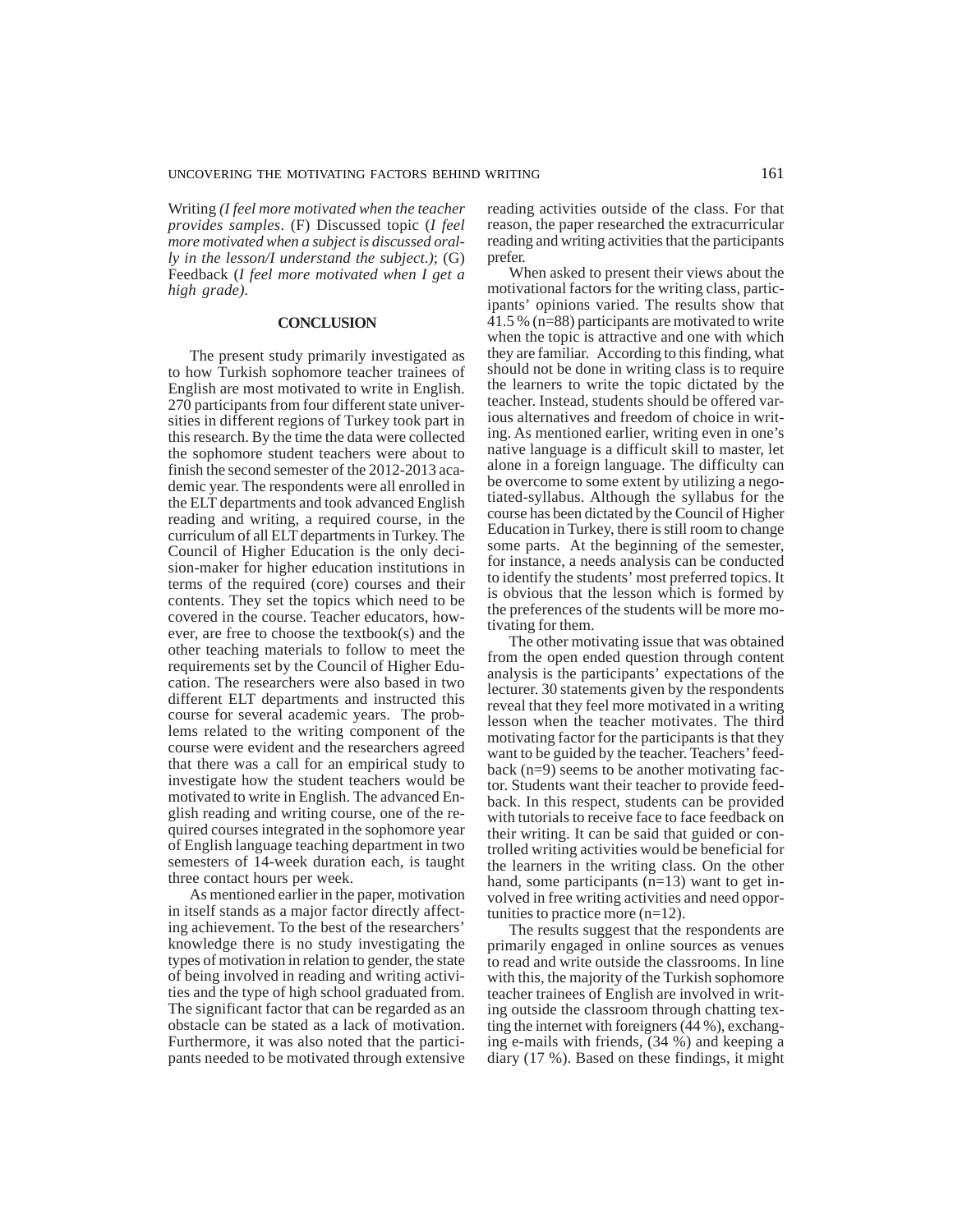be recommended that the teacher educators integrate online resources and computerized applications of writing into their syllabi. To this end, computer-mediated communication where students and teachers regularly communicate through a web-list can be designed specifically for the course. The findings of the study also suggest that student teachers prefer to read on-

line newspapers (33 %) outside the classroom. The teachers can incorporate newspapers into their lessons as reading sources. With regard to students' preferences of online sources, writing and reading assignments can be designed in a way that students utilize computerized research. That is, conventional writing activities should be supported by the contemporary ones found in the virtual world.

Compared to males, females seem to be more motivated when the topic is attractive (45.5 %). Males are motivated more *when the teacher provides samples* in the lesson (14.1 % males; 6.8 % females). Of the respondents who are engaged in reading activities outside the classroom (44 %) are more motivated *when the lesson is wellorganized*. Again the majority of the respondents who are involved in a type of writing outside the classroom are motivated *when the topic is interesting/the one they know or the one they prefer* (48.9 %).

#### **RECOMMENDATIONS**

All in all, it can be concluded that ability to write is one of the most crucial components of foreign language teaching and it needs to be developed. Being a high level skill, it requires quite a lot effort for teachers and learners. In particular, teachers need to find and create opportunities to arouse learners' interest and motivate them to write as much as possible. In this respect, teachers should also be knowledgeable enough to promote motivation by varying the tasks and activities to be implemented during and after the writing course. In this small-scale study the factors that might contribute to provoke learners' motivation has been elaborated. Further research might examine some other motivational factors in order to contribute to the gap in this field.

#### **REFERENCES**

Akpinar K, Çakildere B 2013. Washback Effects of High-Stakes Language Tests of Turkey (KPDS and UDS) on Productive and Receptive Skills of Academic Personnel. Journal of Language and Linguistic Studies. 9(2): 81-94. From  $\langle$ http://www.jlls.org/ vol9no2/81-94.pdf> (Retrieved on 12 March 2014).

- Applebee AN 1984. Writing and reasoning. *Review of Educational Research,* 54: 577-596.
- Atay D, Kurt G 2006. Prospective teachers and L2 writing anxiety. *Asian EFL Journal*, 8(4): 100-118.
- Belcher D, Braine G (Eds.) 1995. *Academic Writing in a Second Language: Essays on Research and Pedagogy*. New Jersey: Ablex.
- Biggs JB 1988. Approaches to learning and essay writing. In: RR Schmeck (Ed.): *Learning Strategies and Learning Styles.* New York: Plenum, pp.185-226.
- Bilal HA, Tariq AR, Din NU, Latif H, Anjum, MN 2013. Investigating the problems faced by the teachers in developing English writing skill. *Asian Journal of Social Sciences and Humanities*, 2(3): 238-244.
- Broughton G, Brumfit C, Hill P, Pincas A 2003. *Writing.* In Teaching English as a Foreign Language. 2<sup>1</sup> Edition. University of London Institute of Education. Lodon: Routledge, pp. 116-133.
- Brown HD 2001. *Principles of Language Learning and Teaching*. New Jersey: Prentice Hall Regents.
- Busch D 2010. Pre-service teacher beliefs about language learning: The second language acquisition course as an agent for change. *Language Teaching Research*, 14(3): 318-337.
- Cakir I 2010. Why is writing skill difficult to gain in foreign language teaching? *Erciyes University Journal of Social Sciences*, 1: 165-176.
- Chen Y-M. 2002. The problems of university EFL writing in Taiwan. *The Korea TESOL Journal*, 5(1): 59-79.
- Cooper RD, Shindler PS 2003. *Business Research Methods.* Singapore: McGraw-Hill.
- Daud Mat NSB 2012. *Developing Critical Thinking Skills in Tertiary Academic Writing through the Use of an Instructional Rubric for Peer Evaluation*. Doctorate Thesis, Unpublished. New Zealand: The University of Canterbury.
- Day RR, Bamford J 1998. *Extensive Reading in the Second Language Classroom.* Cambridge: Cambridge University Press.
- Diab LR 2005 Teachers' and students' beliefs about responding to ESL writing: A case study. *TESL Canada Journal,* 23(1): 28-43.
- Dörnyei Z 1994. Motivation and motivating in the foreign language classroom. *The Modern Language Journal*, 78(3): 273-284.
- Dörnyei Z 2001a. *The Psychology of the Language Learner*. Mahwah, NJ: Lawrence Erlbaum.
- Dörnyei Z 2001b. *Motivational Strategies in the Language Classroom.* Cambridge: Cambridge University Press.
- Erkan YD, Saban AI 2011. Writing performance relative to writing apprehension- Self-efficacy in writing, and attitudes towards writing: A correlational study in Turkish tertiary-level EFL. *The Asian EFL Journal Quarterly*, 13(1): 163-191.
- Gardner RC, Lambert WE 1972. *Attitudes and Motivation in Second Language Learnin*g. Rowley, MA: Newbury House.
- Grabe W, Kaplan R 1996. *Theory and Practice of Writing*. London: Addison Wesley Longman.